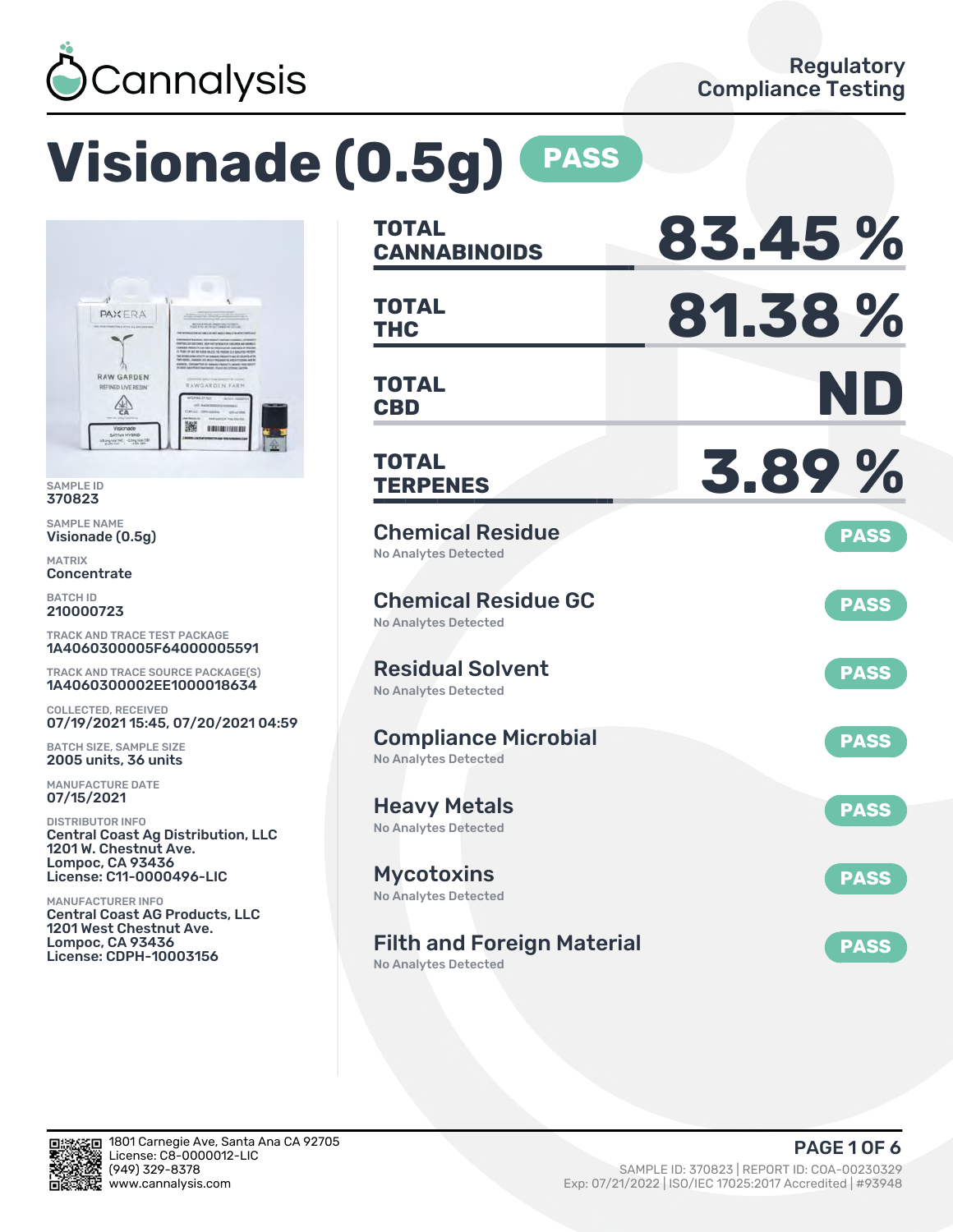

# CANNABINOID ANALYSIS

Total THC,CBD value(s) have been decarboxylated.

| TOTAL THC:          | 813.8 mg/g (81.38 %), 406.9 mg per package |
|---------------------|--------------------------------------------|
| TOTAL CBD:          | ND                                         |
| TOTAL CANNABINOIDS: | 834.5 mg/g (83.45 %)                       |

UNIT OF MEASUREMENT: Milligrams per Gram(mg/g)

| <b>ANALYTE</b>         | <b>RESULT</b>        | LOD    | <b>LLOO</b> | <b>ANALYTE</b>   | <b>RESULT</b>        | <b>LOD</b> | LL <sub>00</sub> |
|------------------------|----------------------|--------|-------------|------------------|----------------------|------------|------------------|
| THCa                   | ND                   | 0.2000 | 0.4000      | CBD <sub>v</sub> | ND.                  | 0.2000     | 0.4000           |
| D9THC                  | 813.8 mg/g (81.38 %) | 0.2000 | 0.4000      | CBGa             | <b>ND</b>            | 0.2000     | 0.4000           |
| D8THC                  | <b>ND</b>            | 0.2000 | 0.4000      | CBG              | 20.74 mg/g (2.074 %) | 0.2000     | 0.4000           |
| <b>THC<sub>v</sub></b> | <b>ND</b>            | 0.2000 | 0.4000      | CBN              | <b>ND</b>            | 0.2000     | 0.4000           |
| CBDa                   | <b>ND</b>            | 0.2000 | 0.4000      | CBC              | <b>ND</b>            | 0.2000     | 0.4000           |
| CBD                    | ND                   | 0.2000 | 0.4000      |                  |                      |            |                  |
|                        |                      |        |             |                  |                      |            |                  |

#### ADDITIONAL INFORMATION

| Method:              | SOP-TECH-001 | Sample Prepped: 07/20/2021 14:28  | Sample Approved: 07/21/2021 12:34  |  |
|----------------------|--------------|-----------------------------------|------------------------------------|--|
| Instrument: UPLC-DAD |              | Sample Analyzed: 07/20/2021 17:34 | Prep-Analytical Batch: 31158-25325 |  |



## TERPENE ANALYSIS

| <b>TOTAL TERPENES:</b>  |                                    | 38.96 mg/g (3.896 %) |      |  |  |  |  |
|-------------------------|------------------------------------|----------------------|------|--|--|--|--|
| UNIT OF MEASUREMENT:    | Milligrams per Gram(mg/g)          |                      |      |  |  |  |  |
| <b>ANALYTE</b>          | <b>RESULT</b>                      | LOD                  | LЦ   |  |  |  |  |
| 3-Carene                | <b>ND</b>                          | 1.000                | 2.5  |  |  |  |  |
| Alpha cedrene           | <b>ND</b>                          | 1.000                | 2.5  |  |  |  |  |
| Alpha pinene            | $3.008 \,\mathrm{mg/g}$ (0.3008 %) | 0.1000               | 1.0  |  |  |  |  |
| Alpha terpineol         | 1.031 mg/g $(0.1031\%)$            | 0.3260               | 0.6  |  |  |  |  |
| Beta myrcene            | 5.729 mg/g (0.5729 %)              | 0.5000               | 1.0  |  |  |  |  |
| Borneol                 | <b>ND</b>                          | 1.000                | 2.5  |  |  |  |  |
| Camphor                 | <b>ND</b>                          | 0.1000               | 0.5  |  |  |  |  |
| Cedrol                  | <b>ND</b>                          | 0.5000               | 1.0  |  |  |  |  |
| Cis nerolidol           | ND.                                | 2.500                | 5.0  |  |  |  |  |
| Fenchol                 | 1.651 mg/g (0.1651 %)              | 0.5000               | 1.0  |  |  |  |  |
| Gamma terpinene         | <b>ND</b>                          | 0.1000               | 0.5  |  |  |  |  |
| Geranyl acetate         | <b>ND</b>                          | 0.1000               | 0.5  |  |  |  |  |
| Isoborneol              | <b>ND</b>                          | 0.5000               | 1.0  |  |  |  |  |
| Limonene                | 13.60 mg/g (1.360 %)               | 0.5000               | 2.5  |  |  |  |  |
| Menthol                 | ND.                                | 1.000                | 2.5  |  |  |  |  |
| Ocimene <sub>2</sub>    | 2.004 mg/g (0.2004 %)              | 0.3450               | 1.72 |  |  |  |  |
| P-mentha-1,5-diene ND   |                                    | 0.5000               | 1.0  |  |  |  |  |
| Sabinene                | ND                                 | 0.5000               | 1.0  |  |  |  |  |
| Trans beta farnesene ND |                                    | 2.500                | 5.0  |  |  |  |  |
| Trans nerolidol         | ND                                 | 0.5000               | 2.5  |  |  |  |  |
|                         |                                    |                      |      |  |  |  |  |

| ANALYTE                 | <b>RESULT</b>           | LOD    | <b>LLOQ</b> | <b>ANALYTE</b>         | <b>RESULT</b>                                       | <b>LOD</b> | <b>LLOQ</b> |
|-------------------------|-------------------------|--------|-------------|------------------------|-----------------------------------------------------|------------|-------------|
| 3-Carene                | <b>ND</b>               | 1.000  | 2.500       | Alpha bisabolol        | <lloq< td=""><td>0.1000</td><td>0.5000</td></lloq<> | 0.1000     | 0.5000      |
| Alpha cedrene           | <b>ND</b>               | 1.000  | 2.500       | Alpha humulene         | 1.323 mg/g $(0.1323\%)$                             | 0.5000     | 1.000       |
| Alpha pinene            | 3.008 mg/g (0.3008 %)   | 0.1000 | 1.000       | Alpha terpinene        | <b>ND</b>                                           | 0.5000     | 1.000       |
| Alpha terpineol         | 1.031 mg/g $(0.1031\%)$ | 0.3260 | 0.6520      | Beta caryophyllene     | $5.631$ mg/g (0.5631%)                              | 0.5000     | 1.000       |
| Beta myrcene            | 5.729 mg/g (0.5729 %)   | 0.5000 | 1.000       | Beta pinene            | 2.600 mg/g $(0.2600\%)$                             | 0.6070     | 1.214       |
| Borneol                 | <b>ND</b>               | 1.000  | 2.500       | Camphene               | <b>ND</b>                                           | 0.5000     | 1.000       |
| Camphor                 | <b>ND</b>               | 0.1000 | 0.5000      | Caryophyllene oxide ND |                                                     | 0.5000     | 2.500       |
| Cedrol                  | <b>ND</b>               | 0.5000 | 1.000       | Cis geraniol           | <b>ND</b>                                           | 1.000      | 2.500       |
| Cis nerolidol           | <b>ND</b>               | 2.500  | 5.000       | Eucalyptol             | <b>ND</b>                                           | 0.1000     | 0.5000      |
| Fenchol                 | 1.651 mg/g $(0.1651\%)$ | 0.5000 | 1.000       | Fenchone               | <lloq< td=""><td>0.1000</td><td>0.5000</td></lloq<> | 0.1000     | 0.5000      |
| Gamma terpinene         | ND.                     | 0.1000 | 0.5000      | Gamma terpineol        | <b>ND</b>                                           | 0.2090     | 0.5230      |
| Geranyl acetate         | ND.                     | 0.1000 | 0.5000      | Guaiol                 | <b>ND</b>                                           | 2.500      | 5.000       |
| Isoborneol              | <b>ND</b>               | 0.5000 | 1.000       | Isopulegol             | <b>ND</b>                                           | 2.500      | 5.000       |
| Limonene                | 13.60 mg/g (1.360 %)    | 0.5000 | 2.500       | Linalool               | 2.384 mg/g $(0.2384\%)$                             | 0.5000     | 1.000       |
| Menthol                 | <b>ND</b>               | 1.000  | 2.500       | Ocimene 1              | <b>ND</b>                                           | 0.1550     | 0.3100      |
| Ocimene 2               | 2.004 mg/g $(0.2004\%)$ | 0.3450 | 1.725       | P-cymene               | <b>ND</b>                                           | 0.5230     | 1.045       |
| P-mentha-1,5-diene ND   |                         | 0.5000 | 1.000       | Pulegone               | <b>ND</b>                                           | 0.1000     | 0.5000      |
| Sabinene                | <b>ND</b>               | 0.5000 | 1.000       | Terpinolene            | <lloq< td=""><td>0.1000</td><td>0.5000</td></lloq<> | 0.1000     | 0.5000      |
| Trans beta farnesene ND |                         | 2.500  | 5.000       | Trans geraniol         | <b>ND</b>                                           | 0.5000     | 2.500       |
| Trans nerolidol         | <b>ND</b>               | 0.5000 | 2.500       | Valencene              | <b>ND</b>                                           | 0.5000     | 1.000       |
|                         |                         |        |             |                        |                                                     |            |             |

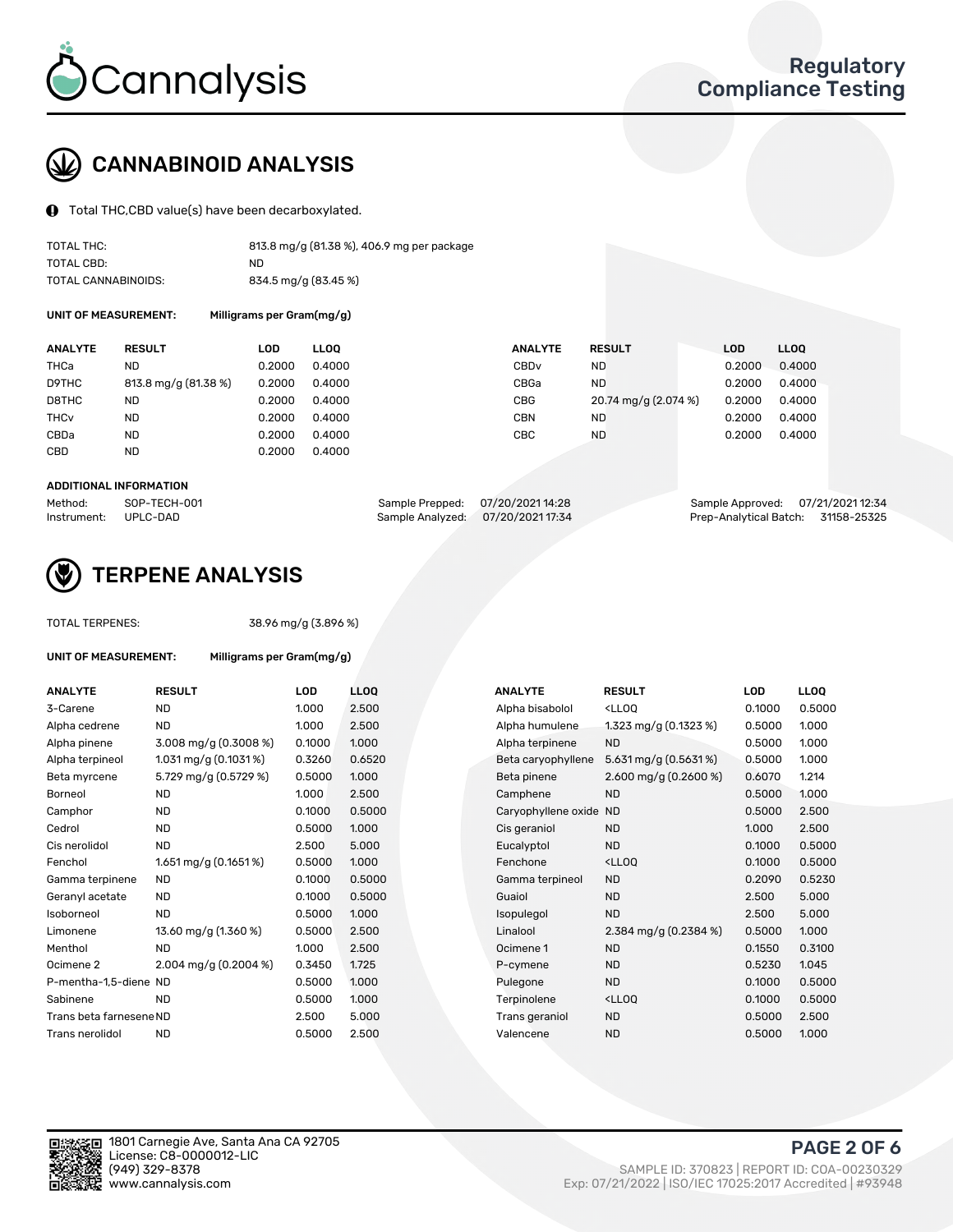

### Regulatory Compliance Testing

#### ADDITIONAL INFORMATION

Sample Analyzed: 07/20/2021 18:34

Method: SOP-TECH-027 Sample Prepped: 07/20/2021 18:34 Sample Approved: 07/21/2021 12:32



CHEMICAL RESIDUE ANALYSIS PASS

UNIT OF MEASUREMENT: Micrograms per Gram(ug/g)

| <b>ANALYTE</b>    | <b>RESULT</b> | LOD    | <b>LLOQ</b> | <b>ACTION LEVEL</b> |      | <b>ANALYTE</b>      | <b>RESULT</b> | LOD    | <b>LLOQ</b> | <b>ACTION LEVEL</b> |      |
|-------------------|---------------|--------|-------------|---------------------|------|---------------------|---------------|--------|-------------|---------------------|------|
| Abamectin         | <b>ND</b>     | 0.0200 | 0.0400      | 0.1000              | Pass | Acephate            | <b>ND</b>     | 0.0200 | 0.0400      | 0.1000              | Pass |
| Acequinocyl       | <b>ND</b>     | 0.0200 | 0.0400      | 0.1000              | Pass | Acetamiprid         | <b>ND</b>     | 0.0200 | 0.0400      | 0.1000              | Pass |
| Aldicarb          | <b>ND</b>     | 0.0200 | 0.0400      | 0.0                 | Pass | Azoxystrobin        | <b>ND</b>     | 0.0200 | 0.0400      | 0.1000              | Pass |
| Bifenazate        | <b>ND</b>     | 0.0200 | 0.0400      | 0.1000              | Pass | <b>Bifenthrin</b>   | <b>ND</b>     | 0.0200 | 0.0400      | 3.000               | Pass |
| <b>Boscalid</b>   | <b>ND</b>     | 0.0200 | 0.0400      | 0.1000              | Pass | Carbarvl            | <b>ND</b>     | 0.0200 | 0.0400      | 0.5000              | Pass |
| Carbofuran        | <b>ND</b>     | 0.0200 | 0.0400      | 0.0                 | Pass | Chlorantraniliprole | <b>ND</b>     | 0.0200 | 0.0400      | 10.00               | Pass |
| Clofentezine      | <b>ND</b>     | 0.0200 | 0.0400      | 0.1000              | Pass | Coumaphos           | <b>ND</b>     | 0.0200 | 0.0400      | 0.0                 | Pass |
| Cyfluthrin        | <b>ND</b>     | 0.4000 | 1.000       | 2.000               | Pass | Cypermethrin        | <b>ND</b>     | 0.4000 | 1.000       | 1.000               | Pass |
| Daminozide        | <b>ND</b>     | 0.0200 | 0.0400      | 0.0                 | Pass | Diazinon            | <b>ND</b>     | 0.0200 | 0.0400      | 0.1000              | Pass |
| <b>Dichlorvos</b> | <b>ND</b>     | 0.0200 | 0.0400      | 0.0                 | Pass | Dimethoate          | <b>ND</b>     | 0.0200 | 0.0400      | 0.0                 | Pass |
| Dimethomorph      | <b>ND</b>     | 0.0200 | 0.0400      | 2.000               | Pass | <b>Ethoprophos</b>  | <b>ND</b>     | 0.0200 | 0.0400      | 0.0                 | Pass |
| Etofenprox        | <b>ND</b>     | 0.0200 | 0.0400      | 0.0                 | Pass | Etoxazole           | <b>ND</b>     | 0.0200 | 0.0400      | 0.1000              | Pass |
| Fenhexamid        | <b>ND</b>     | 0.0200 | 0.0400      | 0.1000              | Pass | Fenoxycarb          | <b>ND</b>     | 0.0200 | 0.0400      | 0.0                 | Pass |
| Fenpyroximate     | <b>ND</b>     | 0.0200 | 0.0400      | 0.1000              | Pass | Fipronil            | <b>ND</b>     | 0.0400 | 0.1000      | 0.0                 | Pass |
| Flonicamid        | <b>ND</b>     | 0.0200 | 0.0400      | 0.1000              | Pass | Fludioxonil         | <b>ND</b>     | 0.0200 | 0.0400      | 0.1000              | Pass |
| Hexythiazox       | <b>ND</b>     | 0.0200 | 0.0400      | 0.1000              | Pass | Imazalil            | <b>ND</b>     | 0.0200 | 0.0400      | 0.0                 | Pass |
| Imidacloprid      | <b>ND</b>     | 0.0200 | 0.0400      | 5.000               | Pass | Kresoxim methyl     | <b>ND</b>     | 0.0200 | 0.0400      | 0.1000              | Pass |
| Malathion         | <b>ND</b>     | 0.0200 | 0.0400      | 0.5000              | Pass | Metalaxyl           | <b>ND</b>     | 0.0200 | 0.0400      | 2.000               | Pass |
| Methiocarb        | <b>ND</b>     | 0.0200 | 0.0400      | 0.0                 | Pass | Methomyl            | <b>ND</b>     | 0.0200 | 0.0400      | 1.000               | Pass |
| Mevinphos         | <b>ND</b>     | 0.0200 | 0.0400      | 0.0                 | Pass | Myclobutanil        | <b>ND</b>     | 0.0200 | 0.0400      | 0.1000              | Pass |
| Naled             | <b>ND</b>     | 0.0200 | 0.0400      | 0.1000              | Pass | Oxamyl              | <b>ND</b>     | 0.0200 | 0.0400      | 0.5000              | Pass |
| Paclobutrazol     | <b>ND</b>     | 0.0200 | 0.0400      | 0.0                 | Pass | Permethrins         | <b>ND</b>     | 0.0400 | 0.1000      | 0.5000              | Pass |
| Phosmet           | <b>ND</b>     | 0.0200 | 0.0400      | 0.1000              | Pass | Piperonyl butoxide  | <b>ND</b>     | 0.0200 | 0.0400      | 3.000               | Pass |
| Prallethrin       | <b>ND</b>     | 0.0200 | 0.0400      | 0.1000              | Pass | Propiconazole       | <b>ND</b>     | 0.0200 | 0.0400      | 0.1000              | Pass |
| Propoxur          | <b>ND</b>     | 0.0200 | 0.0400      | 0.0                 | Pass | Pyrethrins          | <b>ND</b>     | 0.0200 | 0.0400      | 0.5000              | Pass |
| Pyridaben         | <b>ND</b>     | 0.0200 | 0.0400      | 0.1000              | Pass | Spinetoram          | <b>ND</b>     | 0.0200 | 0.0400      | 0.1000              | Pass |
| Spinosad          | <b>ND</b>     | 0.0300 | 0.0700      | 0.1000              | Pass | Spiromesifen        | <b>ND</b>     | 0.0200 | 0.0400      | 0.1000              | Pass |
| Spirotetramat     | <b>ND</b>     | 0.0200 | 0.0400      | 0.1000              | Pass | Spiroxamine         | <b>ND</b>     | 0.0200 | 0.0400      | 0.0                 | Pass |
| Tebuconazole      | <b>ND</b>     | 0.0200 | 0.0400      | 0.1000              | Pass | Thiacloprid         | <b>ND</b>     | 0.0200 | 0.0400      | 0.0                 | Pass |
| Thiamethoxam      | <b>ND</b>     | 0.0200 | 0.0400      | 5.000               | Pass | Trifloxystrobin     | <b>ND</b>     | 0.0200 | 0.0400      | 0.1000              | Pass |

#### ADDITIONAL INFORMATION

Method: SOP-TECH-002 Sample Prepped: 07/20/2021 11:48 Sample Approved: 07/21/2021 16:06<br>Instrument: LC-MS/MS Sample Analyzed: 07/20/2021 12:24 Prep-Analytical Batch: 31154-25309 Prep-Analytical Batch: 31154-25309

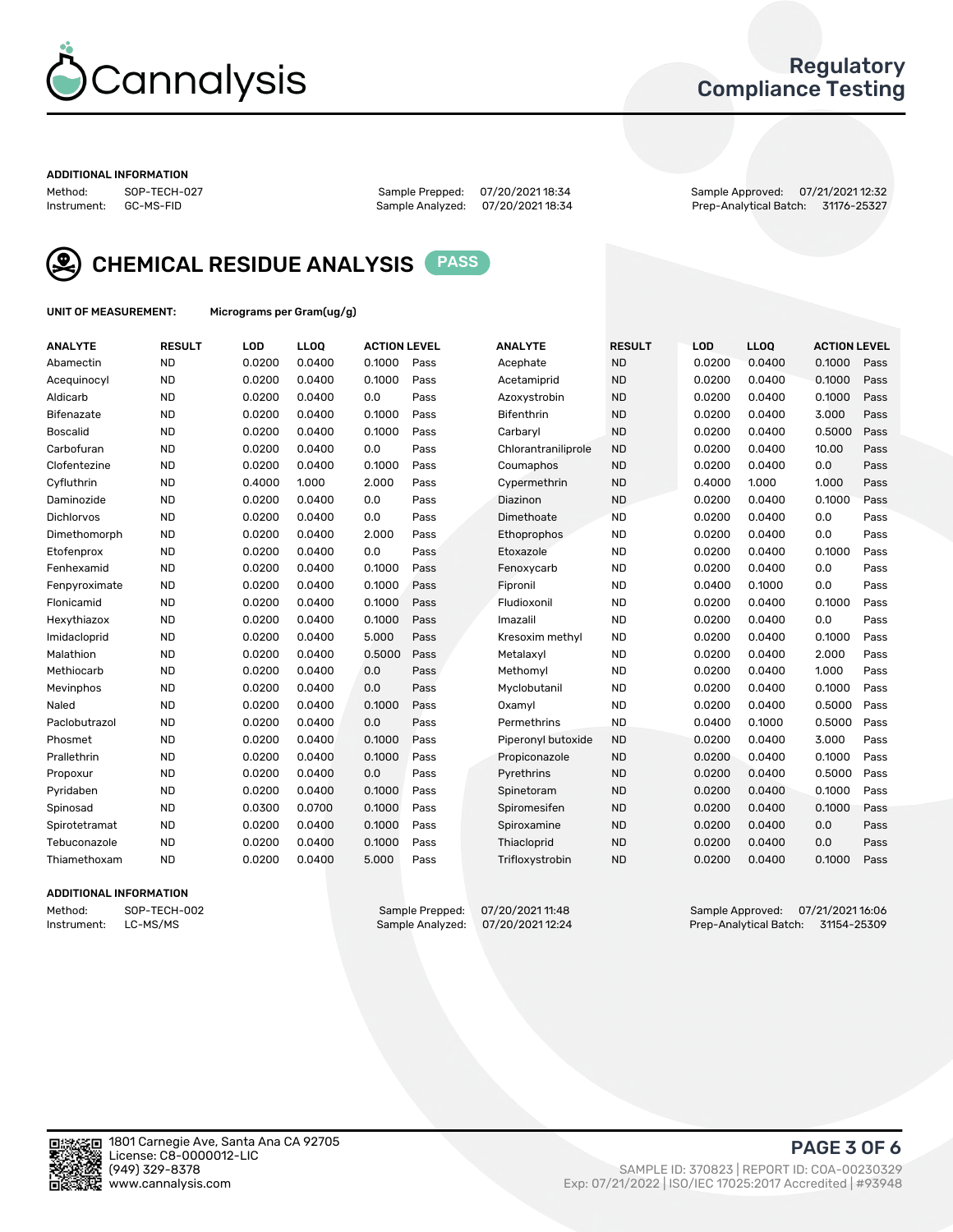

## CHEMICAL RESIDUE GC ANALYSIS PASS

| Microgr |
|---------|
|         |

ams per Gram(ug/g)

| <b>ANALYTE</b>         | <b>RESULT</b> | LOD    | <b>LLOO</b> | <b>ACTION LEVEL</b> |                 | <b>ANALYTE</b>   | <b>RESULT</b> | LOD    | <b>LLOO</b>      | <b>ACTION LEVEL</b> |      |
|------------------------|---------------|--------|-------------|---------------------|-----------------|------------------|---------------|--------|------------------|---------------------|------|
| Captan                 | <b>ND</b>     | 0.1000 | 0.2000      | 0.7000              | Pass            | Chlordane        | <b>ND</b>     | 0.0109 | 0.0136           | 0.0                 | Pass |
| Methyl parathion       | <b>ND</b>     | 0.0400 | 0.1000      | 0.0                 | Pass            | <b>PCNB</b>      | <b>ND</b>     | 0.0200 | 0.0400           | 0.1000              | Pass |
| Chlorfenapyr           | <b>ND</b>     | 0.0800 | 0.1000      | 0.0                 | Pass            | Chlorpyrifos     | <b>ND</b>     | 0.0800 | 0.1000           | 0.0                 | Pass |
|                        |               |        |             |                     |                 |                  |               |        |                  |                     |      |
| ADDITIONAL INFORMATION |               |        |             |                     |                 |                  |               |        |                  |                     |      |
| Method:                | SOP-TECH-010  |        |             |                     | Sample Prepped: | 07/20/2021 11:49 |               |        | Sample Approved: | 07/21/2021 11:26    |      |

| repped: | 07/20/2021 11:49 |  |
|---------|------------------|--|
| alyzed: | 07/20/2021 12:25 |  |
|         |                  |  |

Instrument: GC-MS/MS Sample Analyzed: 07/20/2021 12:25 Prep-Analytical Batch: 31155-25310



UNIT OF MEASUREMENT: Micrograms per Gram(ug/g)

| <b>ANALYTE</b>       | <b>RESULT</b> | <b>LOD</b> | LLOO  | <b>ACTION LEVEL</b> |      | <b>ANALYTE</b>           | <b>RESULT</b> | <b>LOD</b> | LLOO  | <b>ACTION LEVEL</b> |      |
|----------------------|---------------|------------|-------|---------------------|------|--------------------------|---------------|------------|-------|---------------------|------|
| Acetone              | <b>ND</b>     | 50.00      | 100.0 | 5000                | Pass | Acetonitrile             | <b>ND</b>     | 50.00      | 100.0 | 410.0               | Pass |
| Benzene              | <b>ND</b>     | 0.5000     | 1.000 | 1.000               | Pass | <b>Butane</b>            | <b>ND</b>     | 50.00      | 100.0 | 5000                | Pass |
| Chloroform           | <b>ND</b>     | 0.5000     | 1.000 | 1.000               | Pass | Ethanol                  | <b>ND</b>     | 50.00      | 100.0 | 5000                | Pass |
| <b>Ethyl Acetate</b> | <b>ND</b>     | 50.00      | 100.0 | 5000                | Pass | <b>Ethyl Ether</b>       | <b>ND</b>     | 50.00      | 100.0 | 5000                | Pass |
| Ethylene oxide       | <b>ND</b>     | 0.5000     | 1.000 | 1.000               | Pass | Heptane                  | <b>ND</b>     | 50.00      | 100.0 | 5000                | Pass |
| Hexane               | <b>ND</b>     | 50.00      | 100.0 | 290.0               | Pass | <b>Isopropyl Alcohol</b> | <b>ND</b>     | 50.00      | 100.0 | 5000                | Pass |
| Methanol             | <b>ND</b>     | 50.00      | 100.0 | 3000                | Pass | Methylene chloride       | <b>ND</b>     | 0.5000     | 1.000 | 1.000               | Pass |
| Pentane              | <b>ND</b>     | 50.00      | 100.0 | 5000                | Pass | Propane                  | <b>ND</b>     | 50.00      | 200.0 | 5000                | Pass |
| Toluene              | <b>ND</b>     | 50.00      | 100.0 | 890.0               | Pass | Xvlenes                  | <b>ND</b>     | 50.08      | 100.0 | 2170                | Pass |
| Trichloroethylene    | <b>ND</b>     | 0.5000     | 1.000 | 1.000               | Pass | 1.2-Dichloroethane       | <b>ND</b>     | 0.5000     | 1.000 | 1.000               | Pass |

#### ADDITIONAL INFORMATION

Method: SOP-TECH-021 Sample Prepped: 07/20/2021 17:14 Sample Approved: 07/21/2021 13:05<br>Instrument: HS-GC-MS/FID Sample Analyzed: 07/20/2021 17:14 Prep-Analytical Batch: 31168-25320 Prep-Analytical Batch: 31168-25320



UNIT OF MEASUREMENT: Cycle Threshold (Ct)

| <b>ANALYTE</b>                        | <b>RESULT</b>          | LOD   | <b>LLOO</b> |                 | <b>ACTION LEVEL</b> | <b>ANALYTE</b>   | <b>RESULT</b> | LOD              | <b>LLOO</b>            |     | <b>ACTION LEVEL</b> |
|---------------------------------------|------------------------|-------|-------------|-----------------|---------------------|------------------|---------------|------------------|------------------------|-----|---------------------|
| A.fumigatus                           | ND                     | 33.00 | 0.0         | 0.0             | Pass                | A. flavus        | <b>ND</b>     | 33.00            | 0.0                    | 0.0 | Pass                |
| A. niger                              | <b>ND</b>              | 33.00 | 0.0         | 0.0             | Pass                | A. terreus       | <b>ND</b>     | 33.00            | 0.0                    | 0.0 | Pass                |
| <b>STEC</b>                           | <b>ND</b>              | 33.00 | 0.0         | 0.0             | Pass                | Salmonella spp   | <b>ND</b>     | 33.00            | 0.0                    | 0.0 | Pass                |
|                                       | ADDITIONAL INFORMATION |       |             |                 |                     |                  |               |                  |                        |     |                     |
| SOP-TECH-016, SOP-TECH-022<br>Method: |                        |       |             | Sample Prepped: | 07/21/2021 11:33    |                  |               | Sample Approved: | 07/21/2021 21:13       |     |                     |
| Instrument:                           | aPCR                   |       |             |                 | Sample Analyzed:    | 07/21/2021 11:40 |               |                  | Prep-Analytical Batch: |     | 31170-25341         |

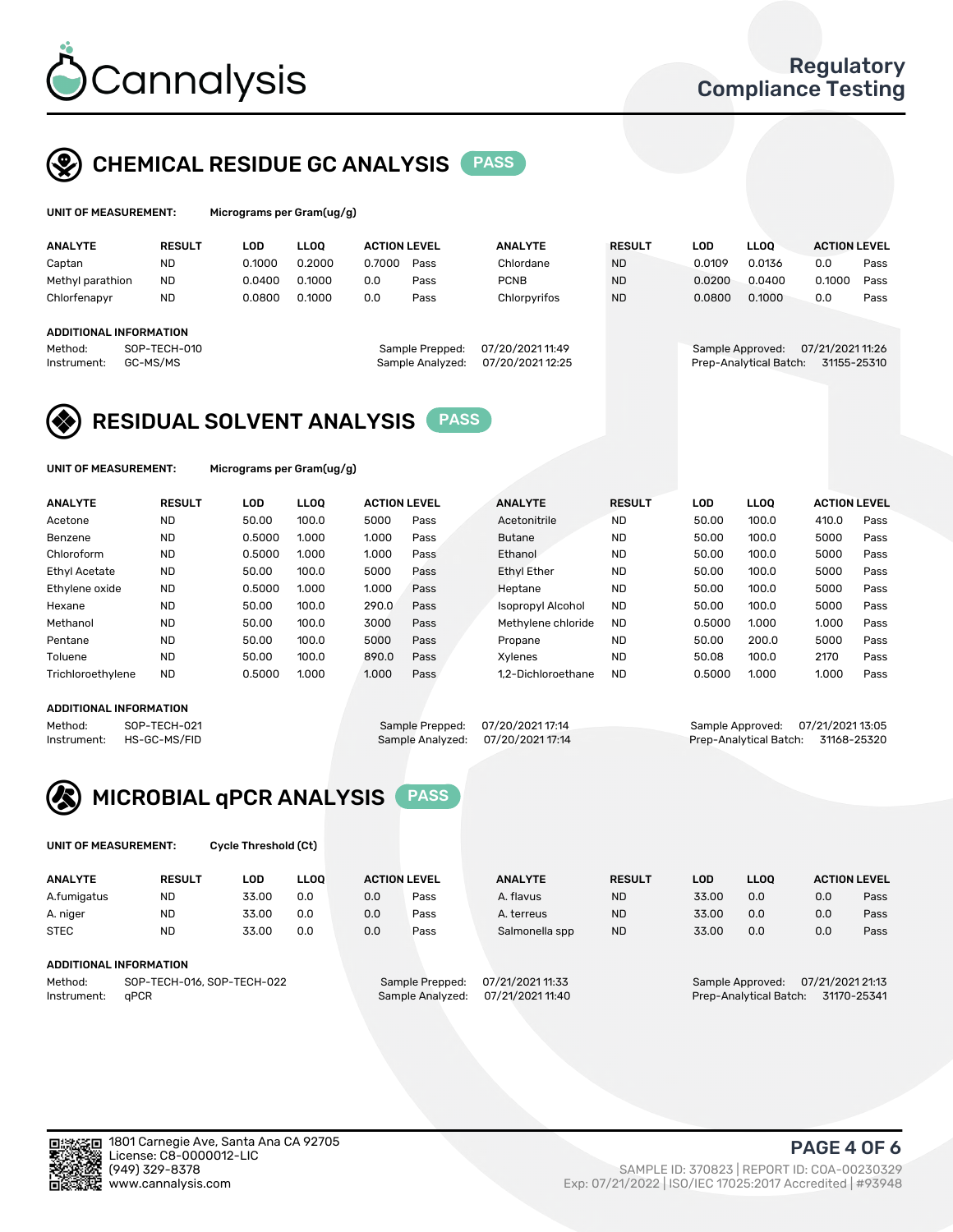



| UNIT OF MEASUREMENT: |                               | Micrograms per Gram(ug/g) |             |                     |                  |                  |               |        |                        |                     |      |
|----------------------|-------------------------------|---------------------------|-------------|---------------------|------------------|------------------|---------------|--------|------------------------|---------------------|------|
| <b>ANALYTE</b>       | <b>RESULT</b>                 | <b>LOD</b>                | <b>LLOO</b> | <b>ACTION LEVEL</b> |                  | <b>ANALYTE</b>   | <b>RESULT</b> | LOD    | <b>LLOO</b>            | <b>ACTION LEVEL</b> |      |
| Arsenic              | <b>ND</b>                     | 0.0120                    | 0.1000      | 0.2000              | Pass             | Cadmium          | <b>ND</b>     | 0.0072 | 0.0500                 | 0.2000              | Pass |
| Lead                 | <b>ND</b>                     | 0.0068                    | 0.0500      | 0.5000              | Pass             | Mercury          | <b>ND</b>     | 0.0060 | 0.0500                 | 0.1000              | Pass |
|                      | <b>ADDITIONAL INFORMATION</b> |                           |             |                     |                  |                  |               |        |                        |                     |      |
| Method:              | SOP-TECH-013                  |                           |             |                     | Sample Prepped:  | 07/20/2021 15:49 |               |        | Sample Approved:       | 07/21/2021 12:33    |      |
| Instrument:          | ICP-MS                        |                           |             |                     | Sample Analyzed: | 07/20/202116:00  |               |        | Prep-Analytical Batch: | 31160-25317         |      |
|                      |                               |                           |             |                     |                  |                  |               |        |                        |                     |      |



| UNIT OF MEASUREMENT: |  |
|----------------------|--|
|----------------------|--|

Micrograms per Kilogram(ug/kg)

| <b>ANALYTE</b>          | <b>RESULT</b> | LOD   | LLOO  | <b>ACTION LEVEL</b> |      | <b>ANALYTE</b> | <b>RESULT</b> | <b>LOD</b> | <b>LLOO</b> |       | <b>ACTION LEVEL</b> |
|-------------------------|---------------|-------|-------|---------------------|------|----------------|---------------|------------|-------------|-------|---------------------|
| Aflatoxin B1            | <b>ND</b>     | 1.000 | 2.000 |                     | N/A  | Aflatoxin B2   | <b>ND</b>     | 2.000      | 5.000       |       | N/A                 |
| Aflatoxin G1            | <b>ND</b>     | 2.000 | 5.000 |                     | N/A  | Aflatoxin G2   | <b>ND</b>     | 2.000      | 5.000       |       | N/A                 |
| <b>Total Aflatoxins</b> | <b>ND</b>     | 10.00 | 14.00 | 20.00               | Pass | Ochratoxin A   | <b>ND</b>     | 1.000      | 2.000       | 20.00 | Pass                |
|                         |               |       |       |                     |      |                |               |            |             |       |                     |

#### ADDITIONAL INFORMATION

Method: SOP-TECH-020 Sample Prepped: 07/20/2021 16:24 Sample Approved: 07/21/2021 07:48 Instrument: LC-MS/MS Sample Analyzed: 07/20/2021 17:12 Prep-Analytical Batch: 31164-25319

# FILTH & FOREIGN MATERIAL ANALYSIS PASS

UNIT OF MEASUREMENT: Filth and Foreign Matter (%, #/3g)

| <b>ANALYTE</b>                                              | <b>RESULT</b> | LOD | <b>LLOO</b> | <b>ACTION LEVEL</b> |                                     | <b>ANALYTE</b>                       | <b>RESULT</b> | LOD | <b>LLOO</b>                                | <b>ACTION LEVEL</b> |             |
|-------------------------------------------------------------|---------------|-----|-------------|---------------------|-------------------------------------|--------------------------------------|---------------|-----|--------------------------------------------|---------------------|-------------|
| IF RH ME                                                    | <b>ND</b>     | 0.0 | 0.0         | 1.000               | Pass                                | <b>IFM</b>                           | <b>ND</b>     | 0.0 | 0.0                                        | 25.00               | Pass        |
| Mold                                                        | <b>ND</b>     | 0.0 | 0.0         | 25.00               | Pass                                | <b>SSCD</b>                          | <b>ND</b>     | 0.0 | 0.0                                        | 25.00               | Pass        |
| ADDITIONAL INFORMATION                                      |               |     |             |                     |                                     |                                      |               |     |                                            |                     |             |
| Method:<br>SOP-TECH-009<br>Instrument:<br>Visual Inspection |               |     |             |                     | Sample Prepped:<br>Sample Analyzed: | 07/20/2021 12:34<br>07/20/2021 12:34 |               |     | Sample Approved:<br>Prep-Analytical Batch: | 07/20/2021 14:07    | 31157-25311 |